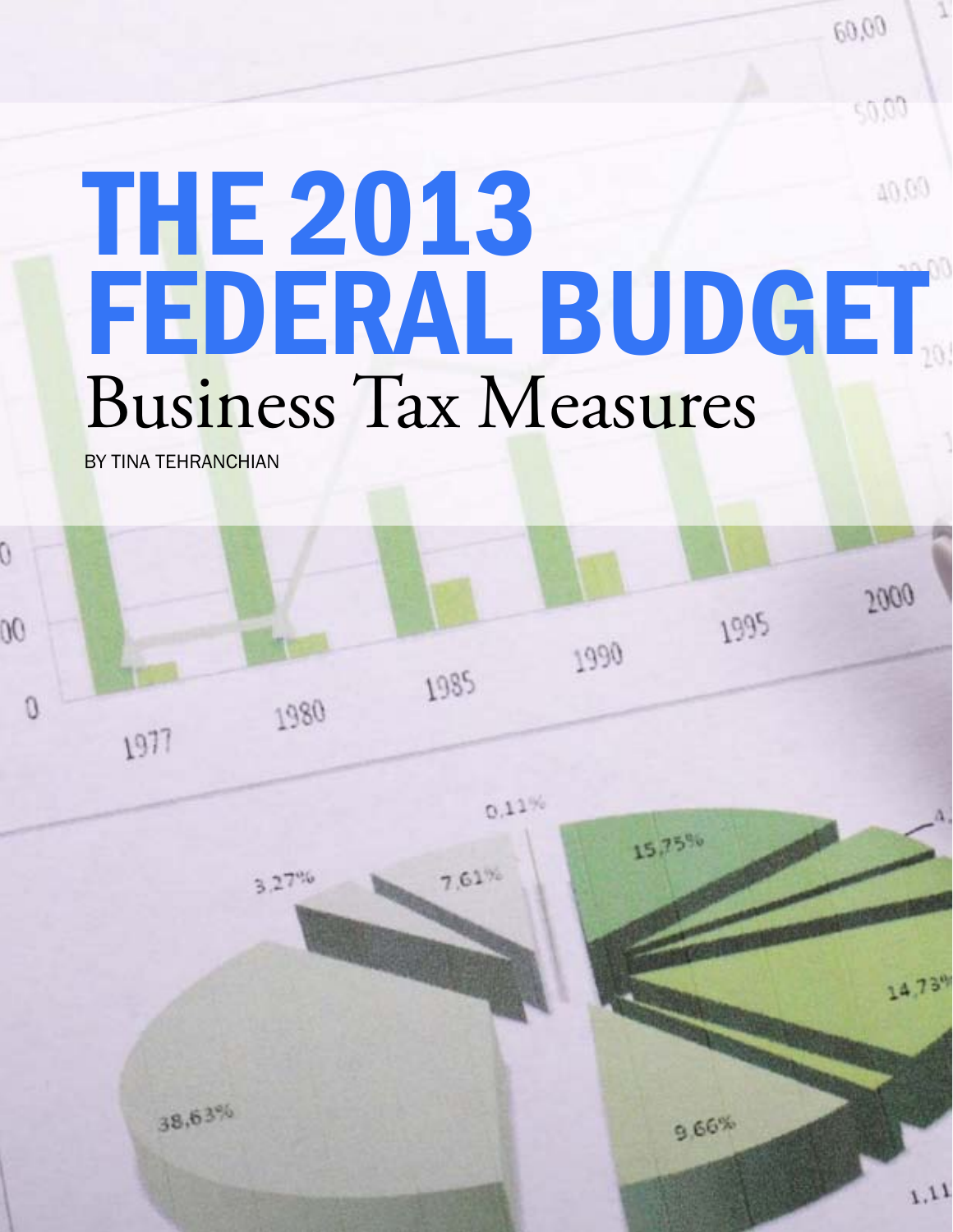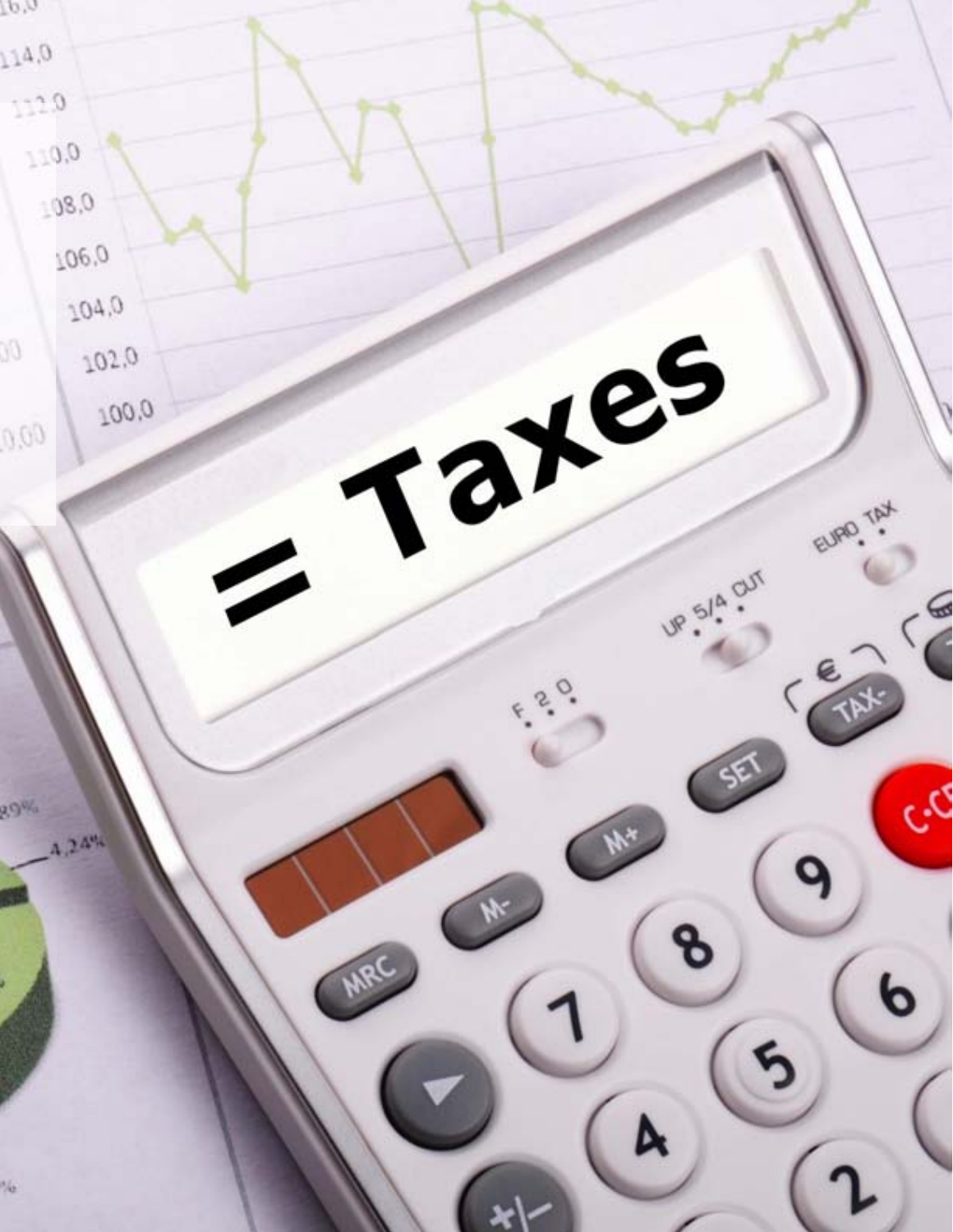The main goals of the 2013 Federal Budget consisted of creating jobs, simplifying taxes and closing perceived tax loopholes.

**THE FOLLOWING ELEMENTS** in the budget have the biggest impact on corporations and on financial planning for business owners.

# **Lifetime Capital Gains Exemption**

The budget proposed to increase the \$750,000 lifetime capital gains exemption by \$50,000 to \$800,000 in 2014 and to index it to inflation for 2015 and subsequent years. The new limit will be available for dispositions of qualified small business corporation shares, qualified farm property and qualified fishing property. The new higher lifetime limit will be available to all individuals, including those who had previously claimed the maximum exemption at the time.

# **Dividend Tax Credit**

In order to address over-compensation concerns, improve tax integration, and to more accurately reflect the corporate income taxes that are paid on active business income, the budget proposed to make changes to the non-eligible dividend regime and reduce the 25% gross-up on noneligible dividends to 18% as well as reduce the dividend tax credit rate of 13.33% of the grossedup dividend to 11%. This will effectively increase the highest marginal federal tax rate on noneligible dividends from 19.58% to 21.22%. These changes are applicable to non-eligible dividends paid after 2013.

Non-eligible dividends are dividends issued by public or private Canadian corporations that are not eligible for the enhanced dividend tax credit. The non-eligible dividend tax credit rate is used for dividends received from Canadian controlled private corporations (CCPCs) to the extent that their income is subject to tax at the small business rate. These dividends are usually reported in boxes 10, 11 and 12 of your T5 slip.

#### **Corporate Income Tax Rates**

The budget proposed no changes to the corporate income tax rates. The table below shows federal tax rates and the small business limit for 2013.

| <b>Category</b>      | 2013 tax rates |
|----------------------|----------------|
| General rate         | 15%            |
| Manufacturing &      |                |
| processing rate      | 15%            |
| Small business rate  | 11%            |
| Small business limit | \$500,000      |

#### **Hiring Credit for Small Business**

In order to help create jobs and help small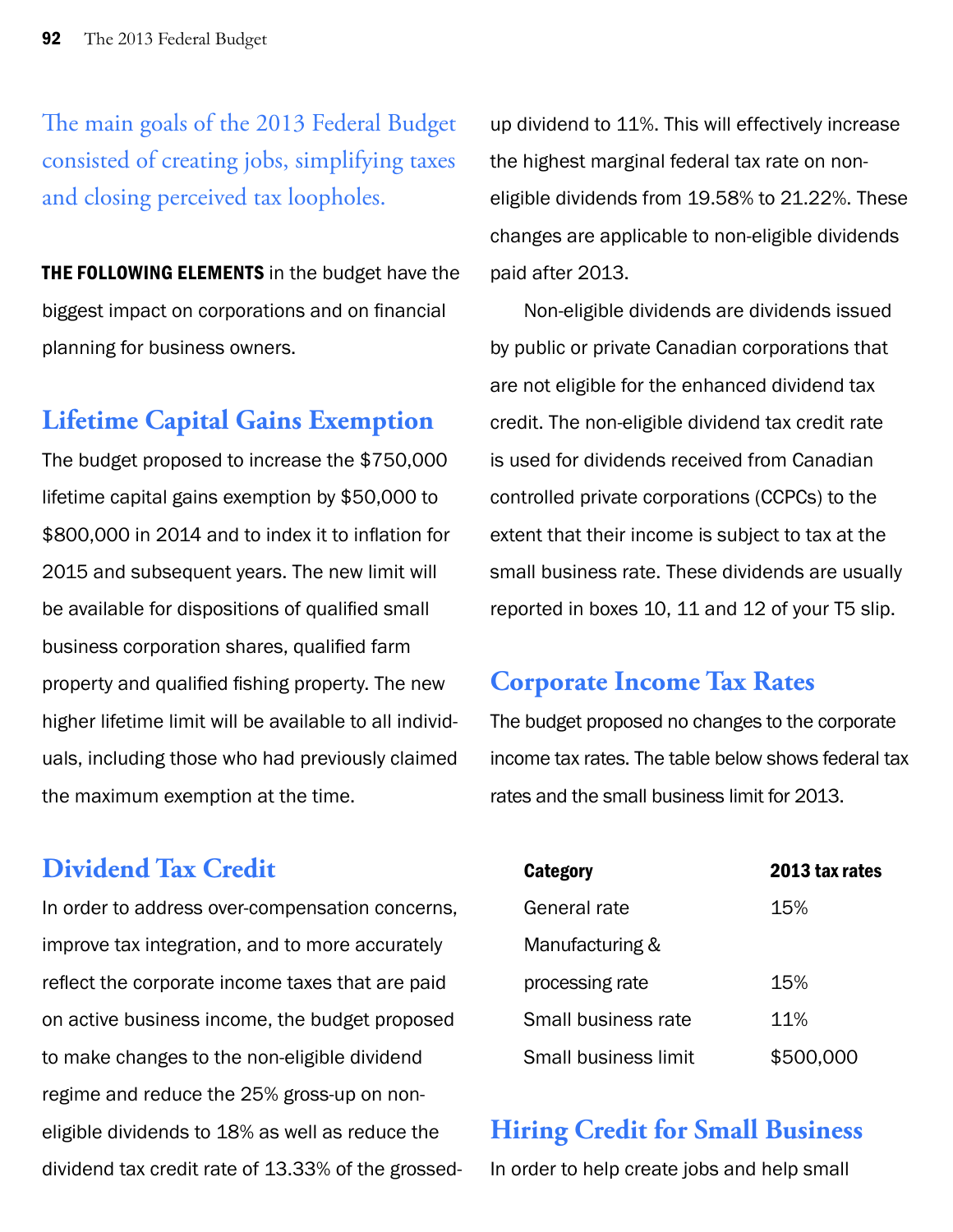

The hiring credit for small business will be available to employers whose EI premiums were \$15,000 or less in 2012.

businesses hire the talent they need, the budget proposed a further one-year extension of the temporary hiring credit for small business that was originally introduced in the 2011 budget. This credit will be available to employers whose EI premiums were \$15,000 or less in 2012 and offers up to \$1,000 to offset the increase that a small business experienced in Employment Insurance (EI) premiums paid in 2013 over those paid in 2012.

# **Canada Job Grant**

In order to stimulate employee training and to improve the workforce, the budget proposed a new grant that could provide \$15,000 or more per person, including a maximum federal contribution of \$5,000 with matching contributions by the provinces or territories and employers. Detailed design of the program will be negotiated with the provinces and territories over the next year in consultation with stakeholder groups, including employer associations, educational institutions and labour organizations.

# **Temporary incentives**

Before the 2013 budget was announced, manufacturing and processing (M&P) machinery and equipment acquired after March 18, 2007 and before 2014 were eligible for temporarily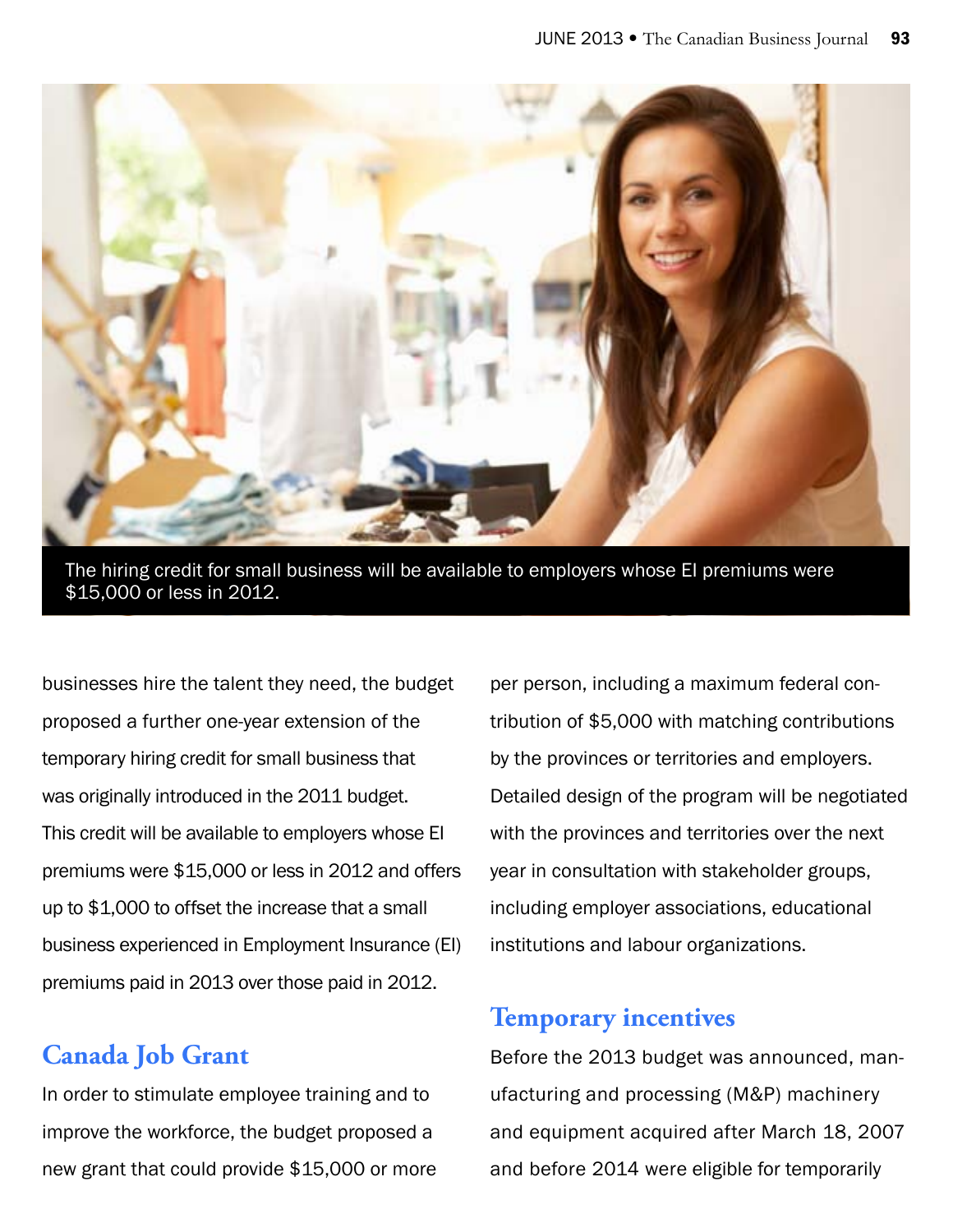

Going forward, more detailed information will be required when taxpayers use third parties to prepare a claim for SRED tax credits.

accelerated capital cost allowance (CCA). This temporary increase, from 30% to 50% straightline (subject to the half-year rule), resulted in a full write-off of qualifying new M&P equipment costs over three years.

In order to provide further stimulus to the manufacturing sector, the 2013 federal budget proposed to extend applicability of the 50% straightline method to acquisitions in 2015 and 2016. The half-year rule will continue to apply and will result in a full write-off of the cost of qualifying M&P equipment over three years. Acquisitions after 2016 will be included in Class 43, subject to a 30% declining balance rate of CCA.

# **SRED Tax Credit**

In order to give CRA new resources and administrative tools to better respond to claims where the risks of non-compliance are high and eligibility for scientific research and experimental development (SRED) credits is unlikely, the budget proposed several changes to the SRED tax program.

Going forward, more detailed information will be required when taxpayers use third parties to prepare a claim. In particular, business numbers for each third party along with details about the billing arrangements, including the existence of contingency fees and the amount of fees payable, will be required. The claimant will also have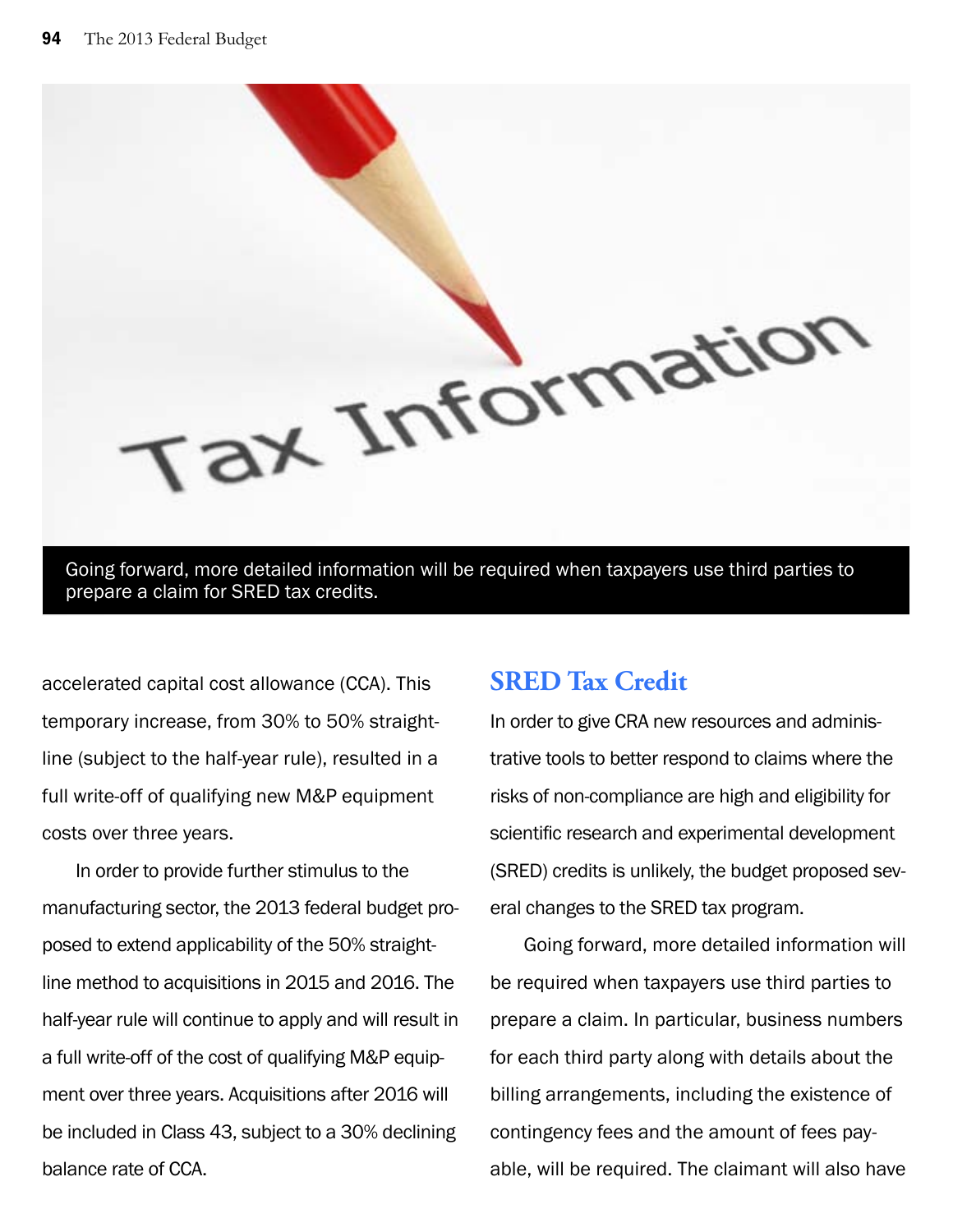to certify if there was no third-party involvement in preparing the claim.

The budget proposed a new \$1,000 penalty for all claims where the abovementioned information is missing, incomplete or inaccurate. Where a third-party tax preparer is involved, the SRED claimant and the tax preparer will be jointly and severally liable for the penalty. This measure will apply to SRED claims filed on or after the later of January 1, 2014 and the date of royal assent.

#### **Corporate Loss Trading**

The budget proposed to introduce a new antiavoidance rule that will apply where a person or group of persons acquires shares of a loss corporation that have a value equal to more than 75% of the total value of the corporation, but they do not acquire voting control of the corporation. This provision will be effective for shares acquired on or after March 21, 2013, unless the acquisition was pursuant to a written agreement entered into before that date.

This measure was taken to support the existing legislative provision that restricts the deductibility of losses in cases where there has been an acquisition of control of a corporation. If one of the main reasons that they do not acquire voting control is to avoid the loss restriction use rules, this provision will apply.

### **Taxation of Corporate Groups**

The budget indicated that while the government has concluded its review of the taxation of corporate groups, introducing provisions dealing with corporate groups, such as inter-corporate loss transfers and consolidated reporting, are not priorities at this time.

### **Leveraged Insured Annuities**

Leveraged insured annuities are a financial planning strategy that uses a combination of borrowed funds, life annuities and life insurance policies to create a current interest expense deduction, reduced capital gains tax payable on death, tax-free growth within the policy and an increase to the capital dividend account of the corporation. The budget eliminated the tax effectiveness of using this strategy by proposing that:

- The income earned in the life insurance policy would be subject to annual accrual taxation;
- The life insurance premiums would not be tax deductible;
- The life insurance proceeds received on death would not add to the capital dividend account of the corporation; and
- The amount of premiums paid for the annuity contract would constitute the fair market value of the annuity for the purposes of the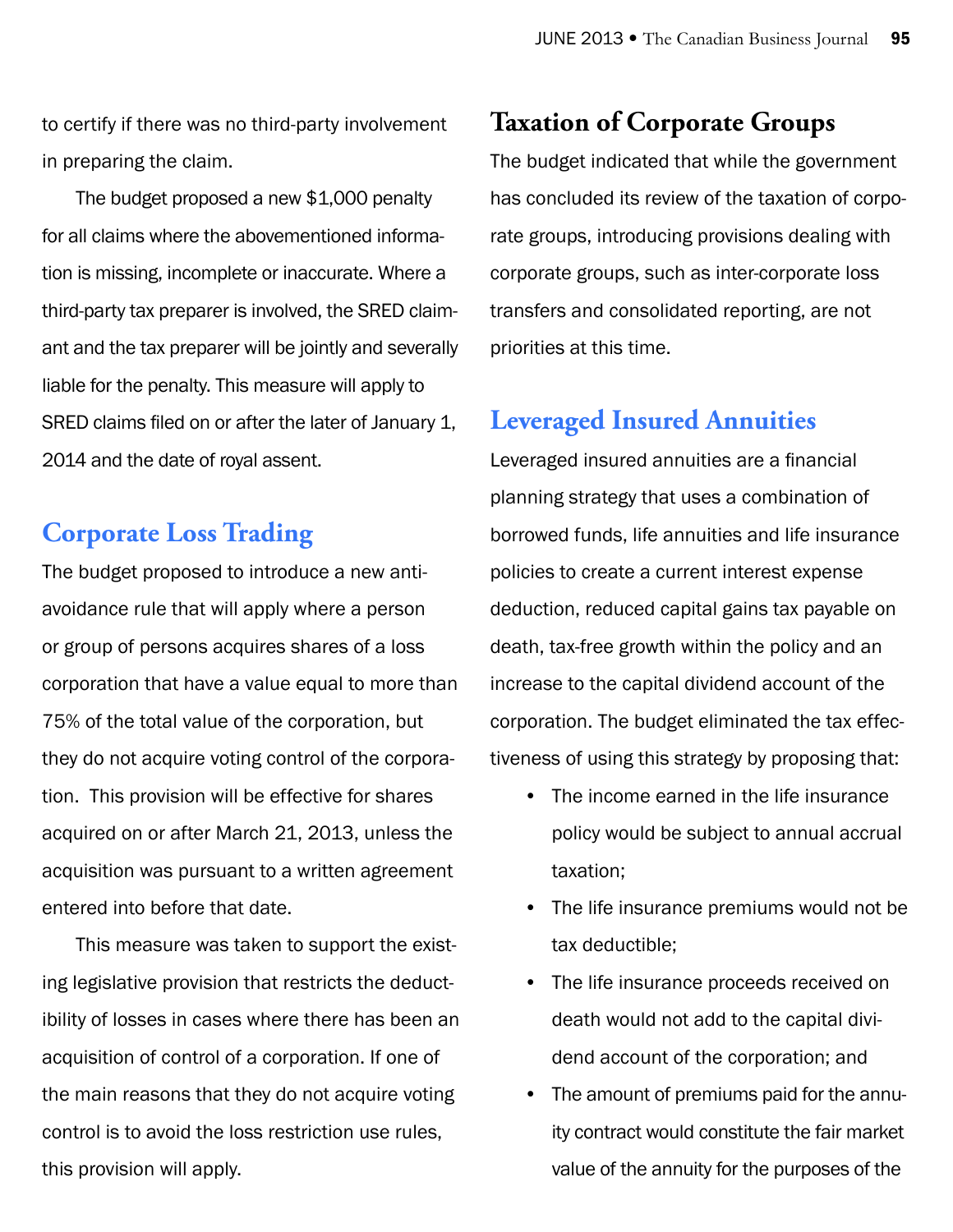

Leveraged insured annuities are a financial planning strategy that uses a combination of borrowed fund

deemed disposition on death.

These measures will generally apply to taxation years that end on or after March 21, 2013, but will not apply to arrangements where all borrowings were entered into before budget day.

#### **10/8 Arrangements**

10/8 arrangements were used by many business owners and used a combination of life insurance policies and borrowed funds to create an ongoing interest expense deduction, a tax deduction for a

portion of the life insurance premiums paid and an increase to the capital dividend account of the corporation. The budget proposed to deny all tax advantages offered by these arrangements by deeming:

- The interest paid or payable on the borrowing relating to a period after 2013 not to be deductible;
- The life insurance premiums relating to a period after 2013 not to be deductible; and
- The capital dividend account not to increase by the amount of the death benefit